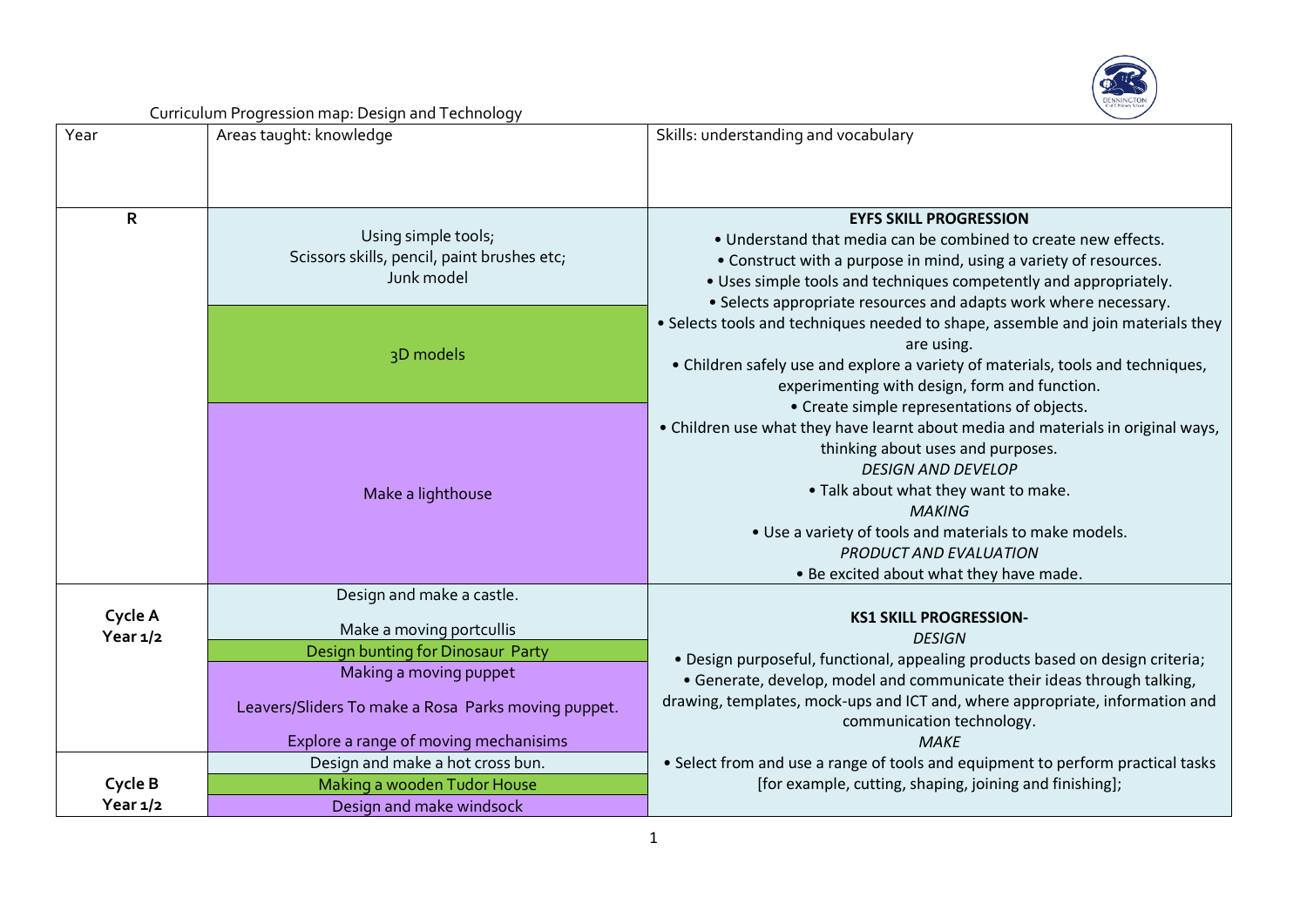

|                     |                                                                                                                                                                                                                                                                                            | • Select from and use a wide range of materials and components, including<br>construction materials, textiles, ingredients according to their characteristics.<br><b>EVALUATE</b><br>• Explore and evaluate a range of existing products;<br>· Evaluate ideas and products against design criteria.<br><b>TECHNICAL KNOWLEDGE</b><br>. Build structures, exploring how they can be made stronger, stiffer and more<br>stable;<br>• Explore and use mechanisms [ for example, levers, sliders, wheels and axles], in |
|---------------------|--------------------------------------------------------------------------------------------------------------------------------------------------------------------------------------------------------------------------------------------------------------------------------------------|---------------------------------------------------------------------------------------------------------------------------------------------------------------------------------------------------------------------------------------------------------------------------------------------------------------------------------------------------------------------------------------------------------------------------------------------------------------------------------------------------------------------|
|                     |                                                                                                                                                                                                                                                                                            | their products.<br><b>COOKING AND NUTRITION</b><br>• use the basic principles of a healthy and varied diet to prepare dishes;<br>• understand where food comes from.                                                                                                                                                                                                                                                                                                                                                |
| Cycle A<br>Year 3/4 | Torches-<br>A model that includes an electrical circuit-<br>Understand and use electrical systems in their products.<br>NC: Understand and use electrical systems in their products.<br>(Science link)                                                                                     | <b>KS2 SKILL PROGRESSION-</b><br><b>DESIGN</b><br>. Use research and develop criteria to inform the design of innovative,<br>functional, appealing products that are fit for purpose, aimed at particular<br>individuals or groups;                                                                                                                                                                                                                                                                                 |
|                     | Cooking - design and make jam tarts.<br>Design what their jam tart will look like.<br>Make their own pastry and jam<br>NC: Prepare and cook a variety of predominantly savoury                                                                                                             | • Generate, develop, model and communicate ideas through discussion,<br>annotated sketches, cross-sectional and exploded diagrams, prototypes, pattern<br>pieces and computer-aided design.<br><b>MAKE</b>                                                                                                                                                                                                                                                                                                          |
|                     | dishes using a range of cooking techniques.<br>Make a Kite<br>Select from and use a wider range of tools and equipment to<br>perform practical tasks [for example, cutting, shaping,<br>joining and finishing], accurately.<br>NC: Apply their understanding of how to strengthen, stiffen | • Select from and use a wider range of tools and equipment to perform practical<br>tasks [for example, cutting, shaping, joining and finishing], accurately;<br>• Select from and use a wider range of materials and components, including<br>construction materials, textiles and ingredients, according to their functional<br>properties and aesthetic qualities.<br><b>EVALUATE</b>                                                                                                                             |
| Cycle B<br>Year 3/4 | and reinforce more complex structures.<br>Sewing - Christmas Decorations.<br>Learn and apply a range of stitches including running, back,<br>cross and sewing on a button when making a stuffed<br>Christmas decoration.                                                                   | • Investigate and analyse a range of existing products;<br>. Evaluate ideas and products against their own design criteria and consider the<br>views of others to improve their work;<br>. Understand how key events and individuals have helped shape the world.<br><b>TECHNICAL</b>                                                                                                                                                                                                                               |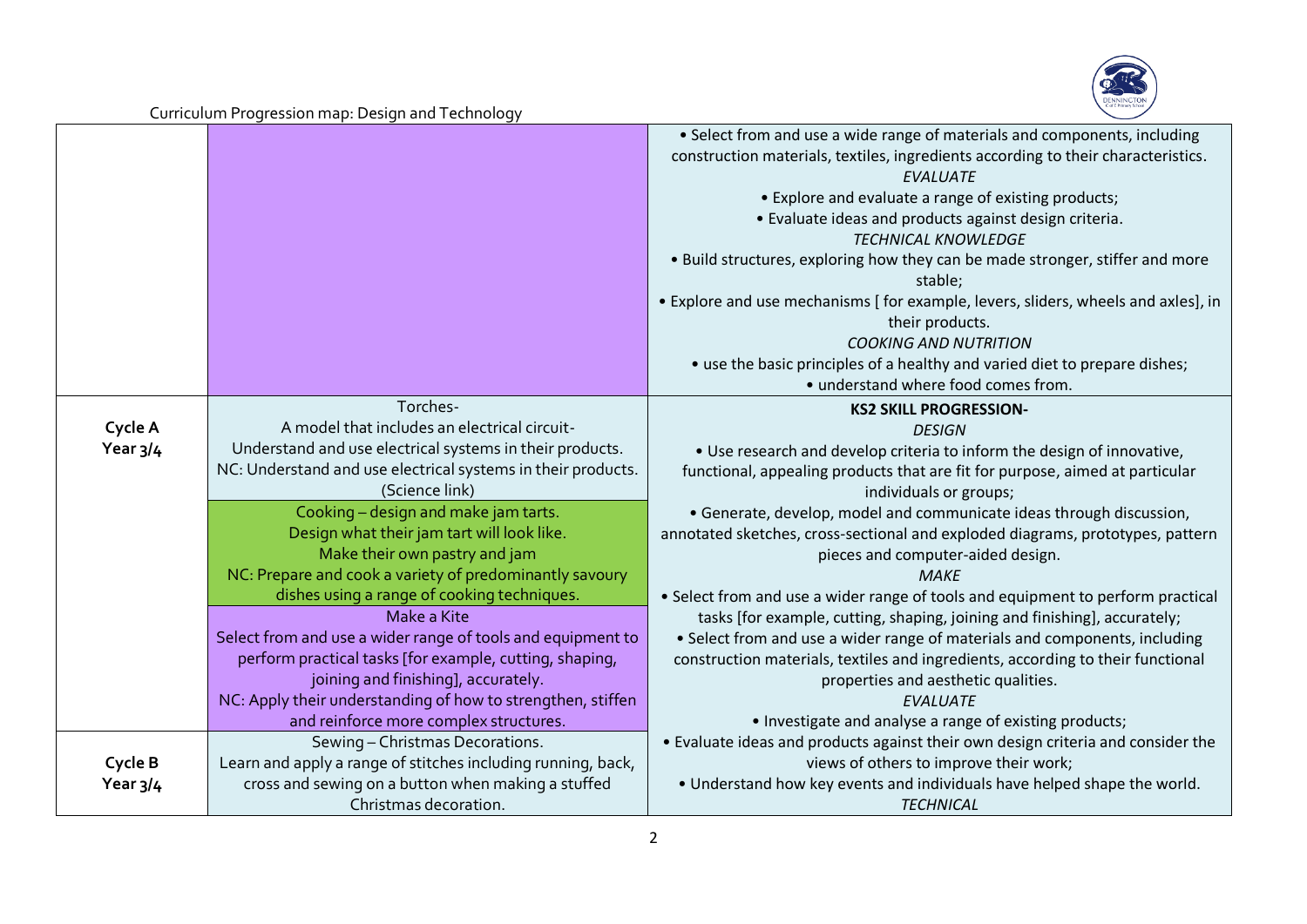

|            | Pop up book - using levers and linkages.<br>Understand and use mechanical systems in their products. | • Apply their understanding of how to strengthen, stiffen and reinforce more<br>complex structures;                                         |  |  |
|------------|------------------------------------------------------------------------------------------------------|---------------------------------------------------------------------------------------------------------------------------------------------|--|--|
|            | (Twinkl Planning)                                                                                    | • Understand and use mechanical systems in their products [for example, gears,                                                              |  |  |
|            | Cooking - An edible garden. Make pesto, strawberry<br>smoothie & tomato sauce.                       | pulleys, cams, levers and linkages];<br>• Understand and use electrical systems in their products [for example, series                      |  |  |
|            | Sewing: Soft Toys                                                                                    | circuits incorporating switches, bulbs, buzzers and motors];                                                                                |  |  |
| Cycle A    | Land yachts: use mechanical systems in their products                                                | • Apply their understanding of computing to program, monitor and control                                                                    |  |  |
| Year $5/6$ | Pitta Bread: healthy food preparation                                                                | products.                                                                                                                                   |  |  |
|            | Shelters: apply their understanding of how to strengthen,                                            | <b>COOKING AND NUTRITION</b>                                                                                                                |  |  |
| Cycle B    | stiffen and reinforce more complex structures                                                        | • Understand and apply the principles of a healthy and varied diet;                                                                         |  |  |
| Year $5/6$ | Fairground rides: use electrical systems in their products                                           | • Prepare and cook a variety of predominantly savoury dishes using a range of                                                               |  |  |
|            | Lasagne: planning, preparing, layering<br>Sewing: Make a beach bag                                   | cooking techniques;<br>• Understand seasonality and know where and how a variety of ingredients are<br>grown, reared, caught and processed. |  |  |